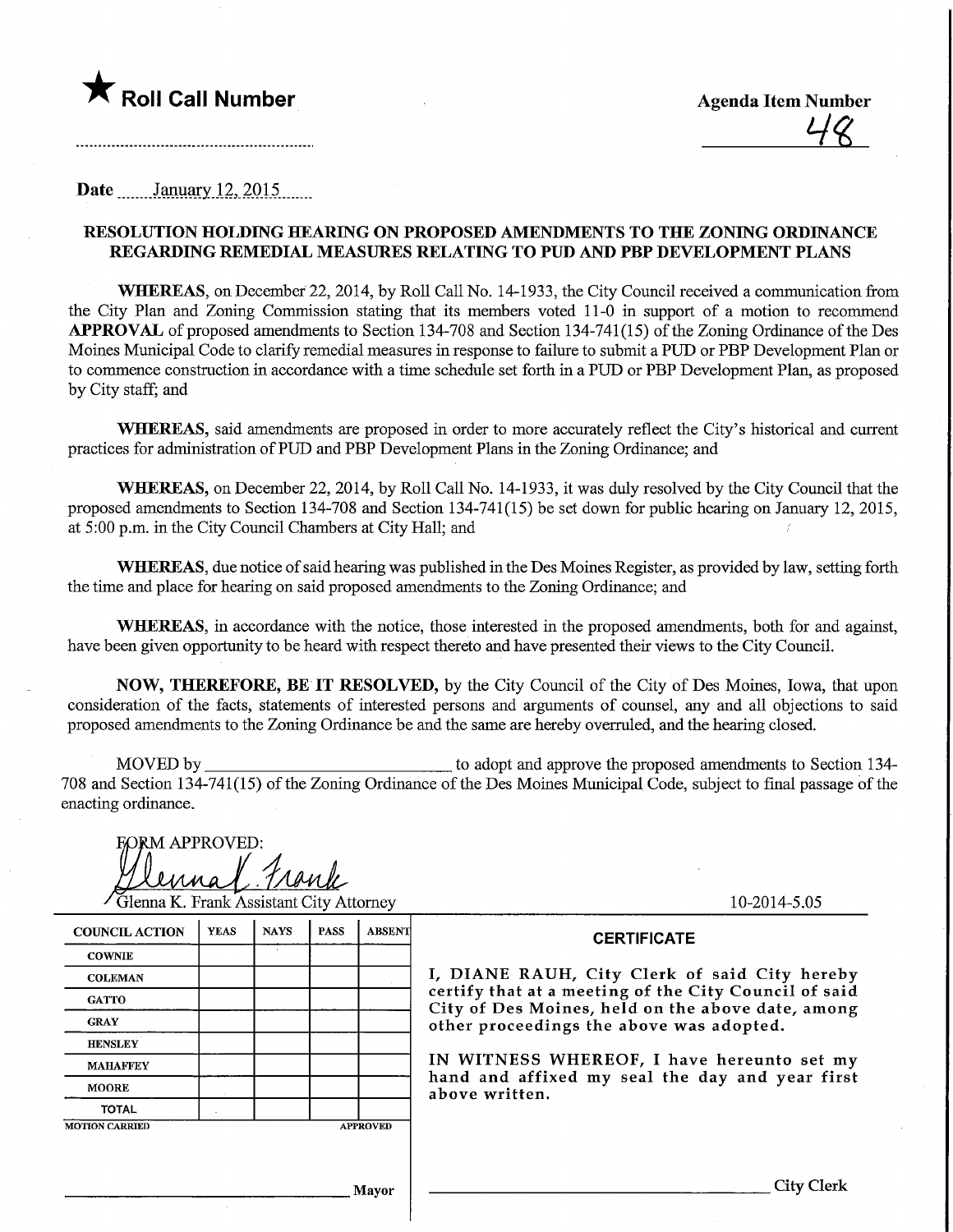#### Sec. 134-708. Failure to submit development plan or to commence construction.

If the developer fails either (i) to submit a development plan within the time requirements of section 134-696 of this division or (ii) to commence construction in accordance with the time schedule set forth in the development plan, a public hearing-shall may be scheduled before the plan and zoning commission regarding such failure, and the developer shall be served prior notice thereof by certified mail. At such meeting hearing the commission shall consider all circumstances relevant to the developer's failure and-shall may vote to recommend to the city council that appropriate remedial measures be initiated, which measures may include (1) the initiation of rezoning of the subject property to the zoning classification effective immediately prior to the rezomng of the subject property to a PUD district classification, and/or (ii) referral of the matter to the legal department for institution of enforcement proceedings in the courts pursuant to sections 134-31 and 134-32. Upon receipt of the recommendations of the commission, the city council-shall may act to initiate remedial measures in. conformity to the commission's recommendations or to initiate such other remedial measures as the council determines to be reasonably necessary under the circumstances.

# (0.10,726, 10,843, 10,927, 11,577, 11,833, 12,067, 13,015, 13,081; C91, § 2A-14.01(Q)i^OO, S 134-708. 0.15.—)

## Sec. 134-741. Commissiou review and council approval of rezoning, conceptual and development plans.

Applications for rezoning and conceptual plans for the PBP planned business park district shall require review by the commission and approval by the council for compliance with this division prior to the issuance of a building permit. The following procedures shall be followed: <u> ----------</u>

(15) Failure to submit development plan or to commence construction; measures. If the developer fails either (i) to submit a development plan within the time requirements of subsection (5) of this section or (ii) to commence construction in accordance with the time schedule set forth in the development plan, a public hearing-shall may be scheduled before the plan and zoning commission regarding such failure, and the developer shall be served prior notice thereof by certified mail. At such meeting hearing the commission shall consider all circumstances relevant to the developer's failure and-shall may vote to recommend to the city council that appropriate remedial measures be initiated, which measures may include (i) the initiation of rezoning of the subject property to the zoning classification effective immediately prior to the rezoning of the subject property to a PBP district classification, and/or (ii) referral of the matter to the legal department for institution of enforcement proceedings in the courts pursuant to sections 134-31 and 134-32 of this chapter. Upon receipt of the recommendations of the commission, fhe city council—shall may act to initiate remedial measures in conformity to the commission's recommendations or to initiate such other remedial measures as the council determines to be reasonably necessary under the circumstances.

#### (0.11,325,11,539,11,832, 13,486; C91, § 2A-14.02(E)i COO. S134-741: 0.15.—)

.........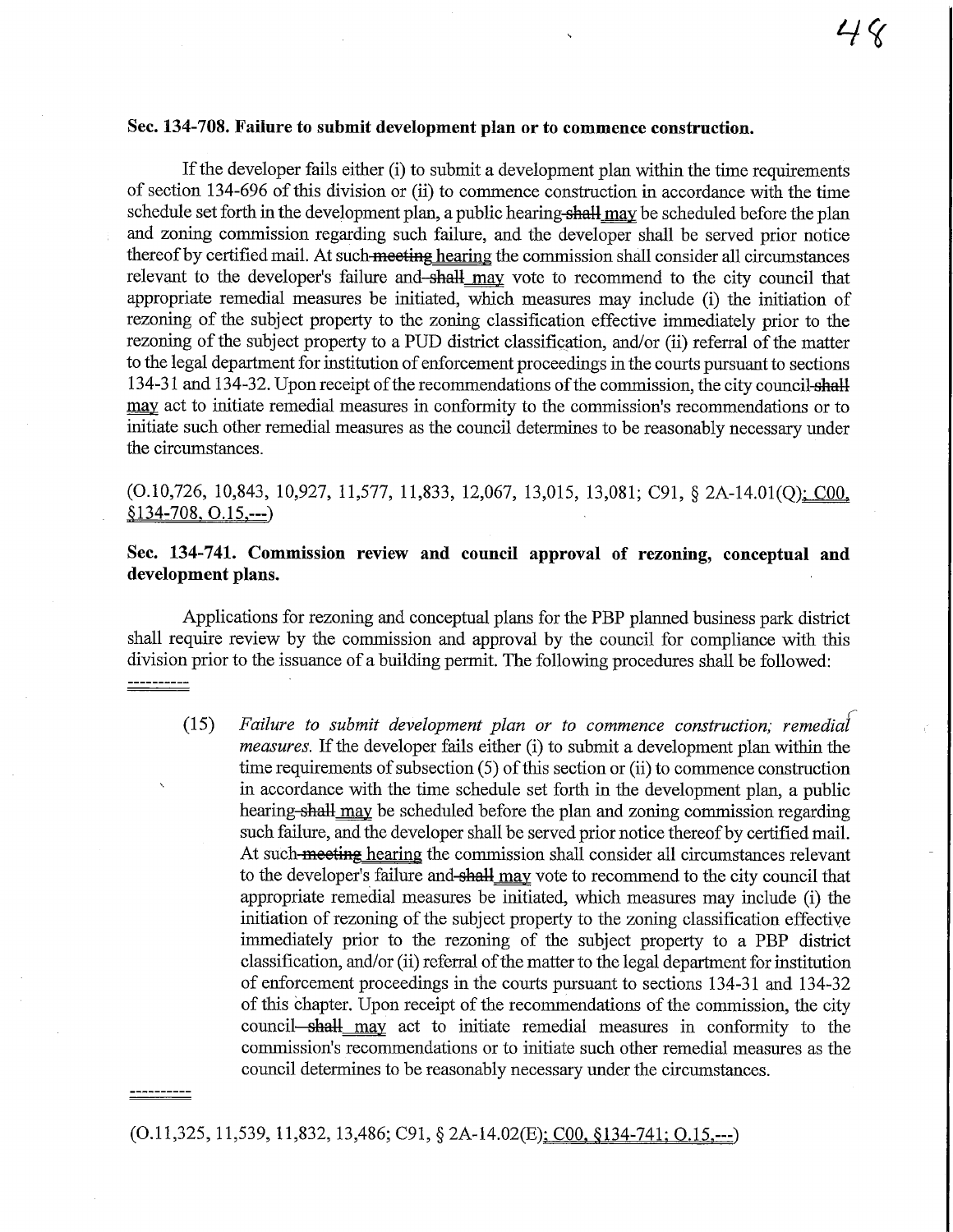

December 12, 2014

Honorable Mayor and City Council City of Des Moines, Iowa

Members:

Communication from the City Plan and Zoning Commission advising that at their meeting held December 4, 2014 the following action was taken regarding the Zoning text amendment to Section 134-708 and Section 134-741(15) to clarify remedial measures in response to failure to submit a PUD or PBP Development Plan or to commence construction in accordance with a time schedule set forth in a PUD or PBP Development Plan.

### COMMISSION RECOMMENDATION:

After public hearing, the members voted 11-0 as follows:

| <b>Commission Action:</b> | Yes | <b>Nays</b> | Pass | Absent |
|---------------------------|-----|-------------|------|--------|
| Dory Briles               | Х   |             |      |        |
| JoAnne Corigliano         | Χ   |             |      |        |
| Jacqueline Easley         | Х   |             |      |        |
| <b>Tim Fitzgerald</b>     |     |             |      | Х      |
| Dann Flaherty             | Х   |             |      |        |
| Jann Freed                | Χ   |             |      |        |
| John "Jack" Hilmes        | Χ   |             |      |        |
| Greg Jones                | Х   |             |      |        |
| <b>William Page</b>       | Х   |             |      |        |
| <b>Mike Simonson</b>      | Χ   |             |      |        |
| <b>CJ Stephens</b>        | X   |             |      |        |
| Vicki Stogdill            | Χ   |             |      |        |
| <b>Greg Wattier</b>       |     |             |      | Х      |

APPROVAL of the proposed zoning text amendment.

(10-2014-5.05)

## STAFF RECOMMENDATION TO THE P&Z COMMISSION

Staff recommends approval of the proposed zoning text amendment.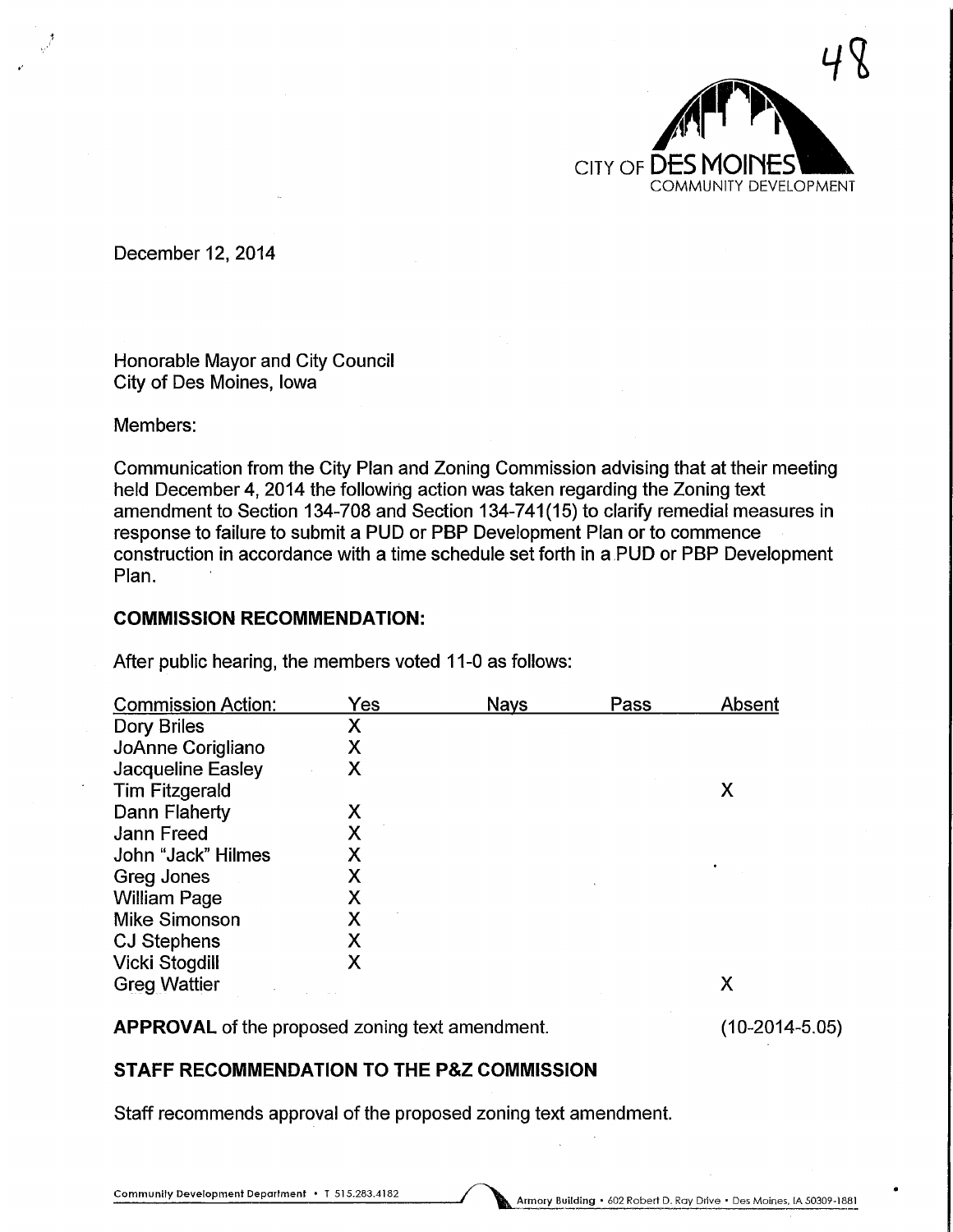# STAFF REPORT TO THE PLANNING COMMISSION

### I. GENERAL INFORMATION

The proposed text amendment to Section 134-708 and 134-741(15) of the City Code is attached. The amendment clarifies City Code to match the City's historical and current practices for administration of the zoning code.

The proposed text was not reviewed by the Regulation and Ordinance Subcommittee of the Plan and Zoning Commission as it was deemed to be minor in nature (i.e. changing mandatory word "shall" to permissive word "may") and it matches historical and current practice by the City. Staff is unaware of any Planned Unit Development (PUD) or Planned Business Park (PBP) that was voided by the City for a failure to finalize a development plan or to commence construction. However, the proposed text still preserves the City's right and discretion to void a PUD or PBP in the future.

### SUMMARY OF DISCUSSION

Greg Jones asked if anyone was present to speak on this item. None were present or requested to speak.

### COMMISSION ACTION:

Mike Simonson moved staff recommendation for approval of the proposed zoning text amendment.

Motion passed 11-0.

Respectfully submitted,

Jason Van Essen, AICP Senior City Planner

JMV:clw

ec: File